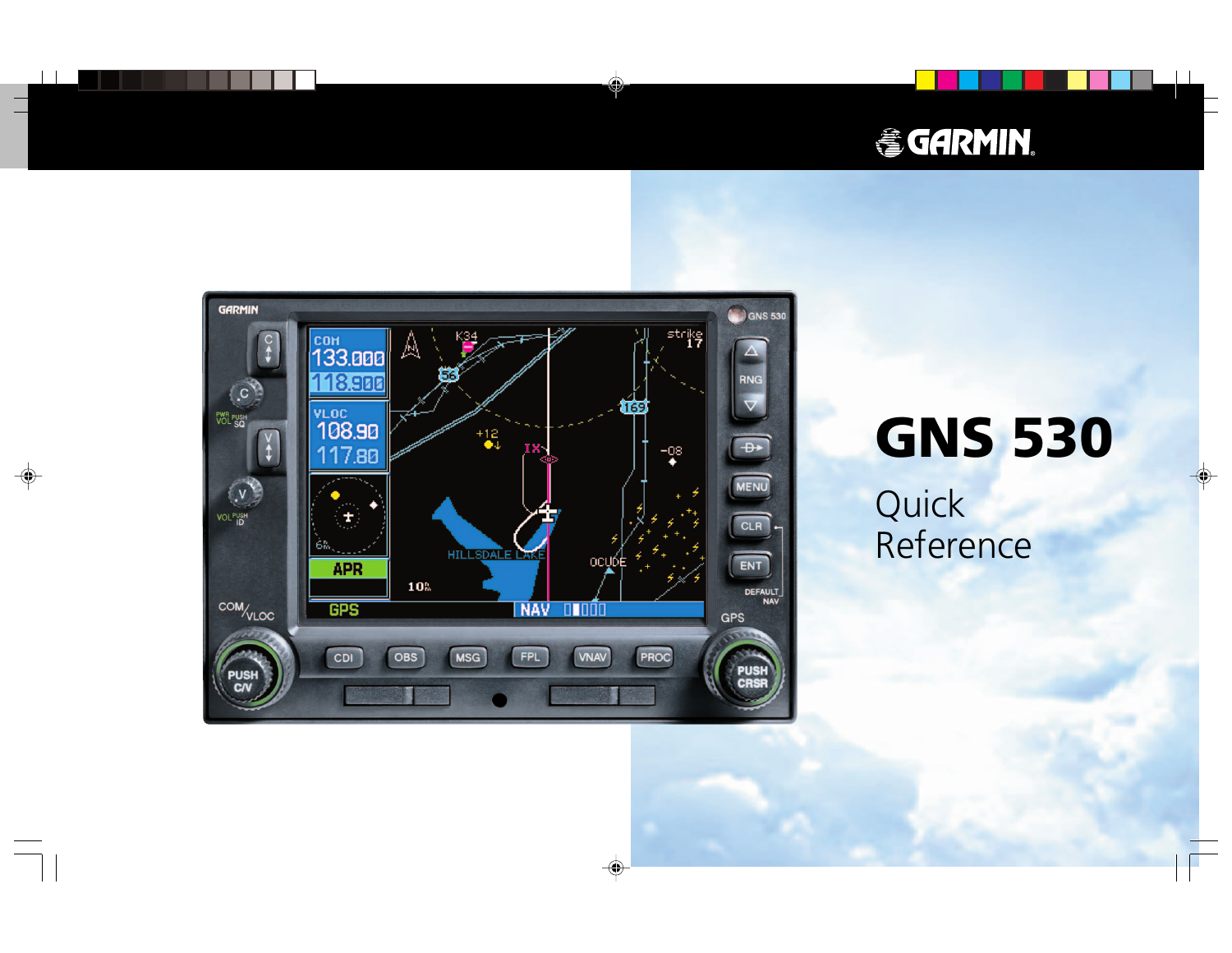# .HEYS AND KNORS

### **Left-hand Keys and Knobs**

- G
- The **COM power/volume knob** controls unit power and communications radio volume. Press momentarily to disable automatic squelch control.
- The **VLOC volume knob** controls audio volume for the selected VOR/ Localizerfrequency. Press momentarily to enable/disable the ident tone.



 $\frac{PUSH}{C/V}$ 

 $\bullet$ 

The **large left knob** (COM/VLOC) is used to tune the megahertz (MHz) value of the standby frequency for the communications transceiver (COM) or the VOR/Localizer

receiver, whichever is currently selected by the tuning cursor.

The **small left knob** (PUSH C/V) is used to tune the kilohertz (kHz) value of the standby frequency for the communications transceiver (COM) or the VLOC receiver, whichever is currently selected by the tuning cursor. Press this knob momentarily to toggle the tuning cursor between the COM and VLOC frequency fields.

l sav

 $\mathbb{C}$ 

**COM/VLOC** 

医瘤

Ķ

0R

The **COM flip-flop key** is used to swap the active and standby COM frequencies. Press and hold to select emergency channel (121.500 MHz).

The **VLOC flip-flop key** is used to swap the active and standby VLOC frequencies (i.e., make the selected standby frequency active).





#### **Right-hand Keys and Knobs**



The **range key** allows you to select the desired map scale. Use the up arrow to zoom out to a larger area, or the down arrow to zoom in to a smaller area.







The **menu key** displays a context-sensitive list of options. This options list allows you to access additional features or make settings

changes which relate to the currently displayed page.



The **clear key** is used to erase information or cancel an entry. Press and hold this key to immediately display the Default Navigation Page, regardless of which page is currently displayed.



The **enter key** is used to approve an operation or complete data entry. It is also used to confirm information, such as the Database Page during power on.



The **large right knob** (GPS) is used to select between the various page groups: NAV, WPT, AUX or NRST. With the on-screen cursor enabled, the large right knob allows you to move the cursor about the page.



The **small right knob** (PUSH CRSR) is used to select between the various pages within one of the groups listed above. Press this knob momentarily to display the on-screen cursor. The cursor allows you to enter data and/or make a selection from a list of options.

V<br>V

S<sub>t</sub>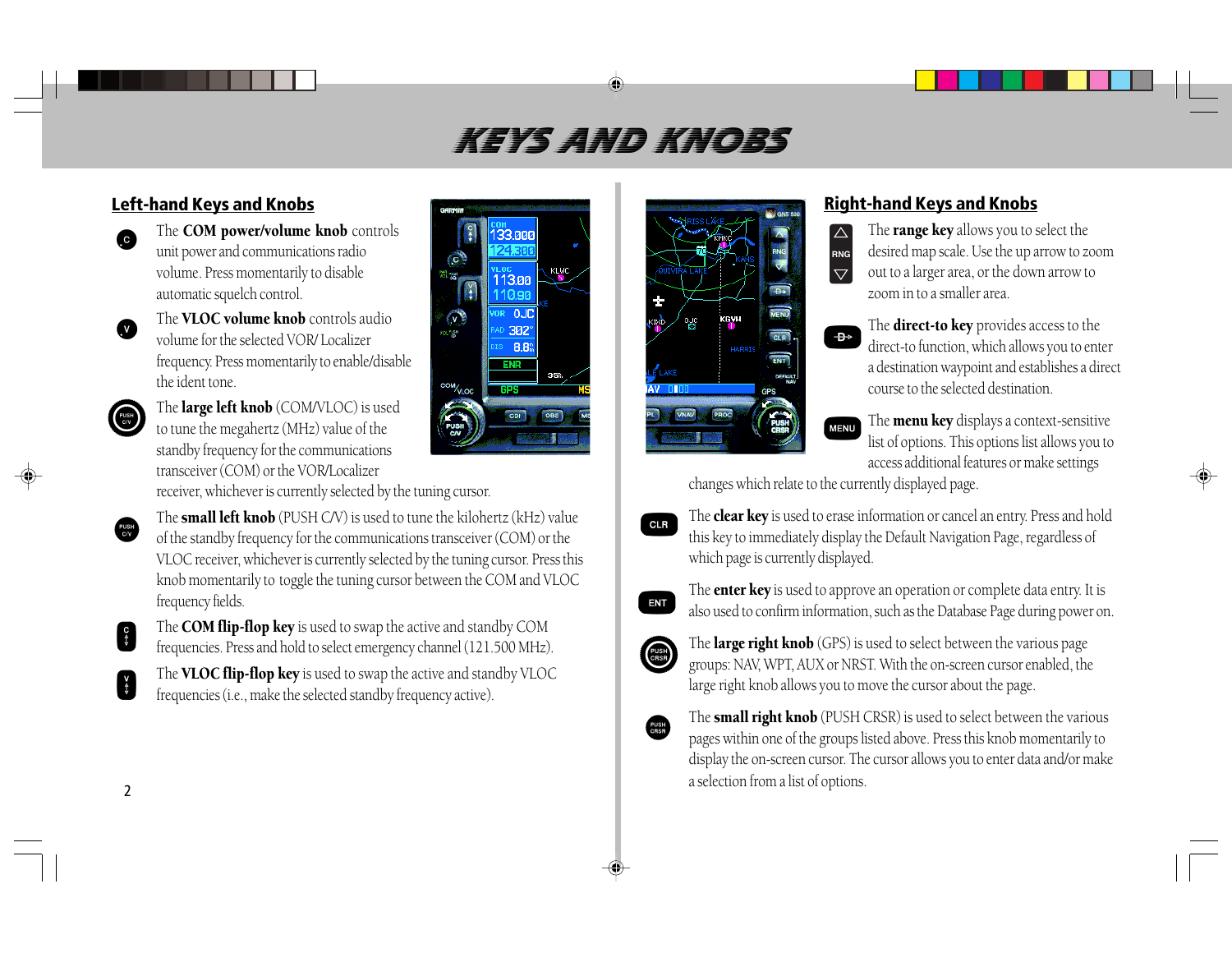# KEYS / POWER ON



#### **Bottom Row Keys**

The **CDI key** is used to toggle which navigation source (GPS or VLOC) provides output to an external HSI or CDI.

- The OBS key is used to select manual or automatic sequencing of waypoints. Pressing this key selects OBS mode, which will retain the current "active to" waypoint as your navigation reference even after passing the waypoint (i.e., prevents sequencing to the next waypoint). Pressing the OBS key again will return to normal operation, with automatic sequencing of waypoints. Whenever OBS mode is selected, you may set the desired course to/from a waypoint using the OBS Page, or an external OBS selector on your HSI or CDI. **OBS**
- **MSG**

FPL

The **message key** is used to view system messages and to alert you to important warnings and requirements.

- The **flight plan key** allows you to create, edit, activate and invert flight plans, as well as access approaches, departures and arrivals. A closest point to flight plan feature is also available from the flight plan key.
- VNAV

**PROC** 

The **vertical navigation key** allows you to create a three-dimensional profile which guides you to a final (target) altitude at a specified location.

The **procedures key** allows you to select approaches, departures and arrivals from your flight plan. When using a flight plan, available procedures for your departure and/or arrival airport are offered automatically. Otherwise, you may select the desired airport, then the desired procedure.

#### **Powering up the GNS 530**

- 1. Rotate the **COM power/volume knob** clockwise to turn the unit on and set thedesired radio volume.
- 2. A Welcome Page appears briefly, followed by the Land Data Page, as the unit conducts a self-test to ensure proper operation.
- 3. Once the self-test concludes, the Database Confirmation Page is displayed, showing the effective and expiration dates of the Jeppesen database on the NavData® card. Press **ENT** to acknowledge the Database Confirmation Page and proceed to the Instrument Panel Self-Test Page.
- 4. The Instrument Panel Self-Test Page allows you to verify that the GNS 530 is communicating properly with in-panel instruments. Compare on-screen indications with the information depicted on connected instruments, such as CDI, HSI, RMI and/or external annunciators. Once you have verified proper operation, press **ENT** to display the Satellite Status Page.
- 5. When the GNS 530 has acquired a sufficient number of satellites todetermine a position, the Map Page will automatically appear showing your present position.







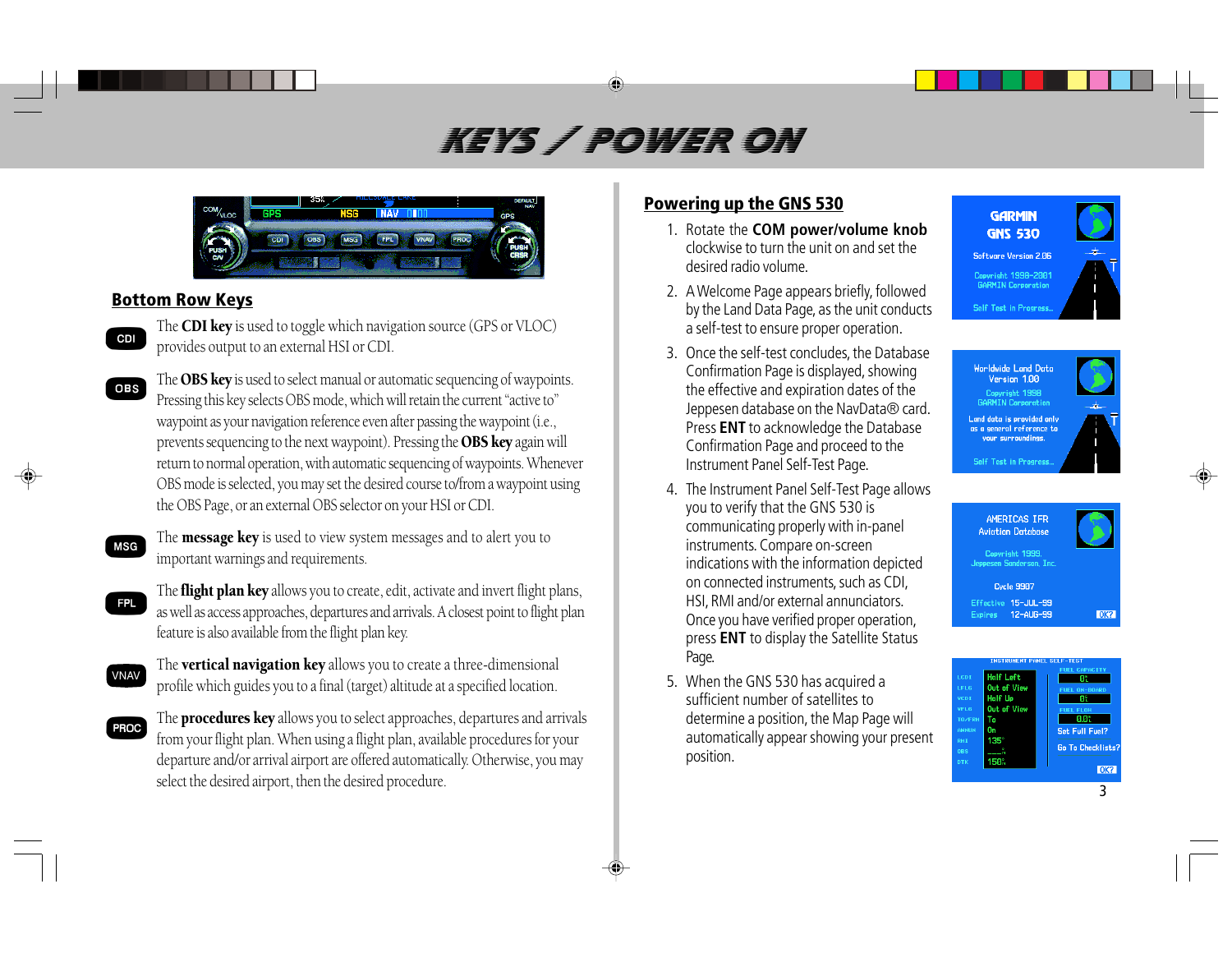# SCREEN LAYOUT / CURSORS / FREQUENCY SELECTION



The GNS 530's display is divided into four separate "windows" (or screen areas). The left 1/4 of the display provides a *COM window* (top two lines) and a *VLOC window* (by default with VOR ident/radial, but selectable for other data). The right 3/4 of the display consists of a *GPS window*, which is where you'll find the various navigation, waypoint information and settings "pages". The bottom of the display is used for annunciators.

Each unique screen of information is referred to as a "page". Pages are typically selected using the small and large right knobs-with the cursor removed from the GPS window. See page 5 for arrangement of the GNS 530's main pages.

#### **Cursors**

There are two separate cursors: a *tuning cursor* and a *GPS window cursor*. The tuning cursor is used to select the standby COM or VLOC frequency. Pushing the small left knob moves the tuning cursor back-and-forth between the COM and VLOC frequency windows. To select the active frequency, you must first enter the frequency in the standby field, then use the COM or VLOC flip-flop key to activate the frequency. Use the **large right knob** to move the GPS window cursor around the page.

#### **Frequency Selection**

- 1. If the tuning cursor is not currently in the desired window (COM or VLOC), press the **small left knob** momentarily.
- 2. Rotate the **large left knob** to select the desired megahertz (MHz) value. For example, the "117" portion of the frequency "117.70".
- 3. Rotate the **small left knob** to select thedesired kilohertz (kHz) value. For example, the ".70" portion of the frequency "117.70".
- 4. To activate the selected frequency, press the corresponding **flip-flop key** —**COM**for communication frequencies or **VLOC** for VOR/Localizer frequencies.

#### **Data Entry**

Data is entered in the GPS window using the small and large right knobs. The large right knob is used to move the cursor about the page. The **small right knob** is used to select individual characters for the highlighted cursor location. For example, to change the "N" in the illustration at right to a different character, rotate the small right knob.









4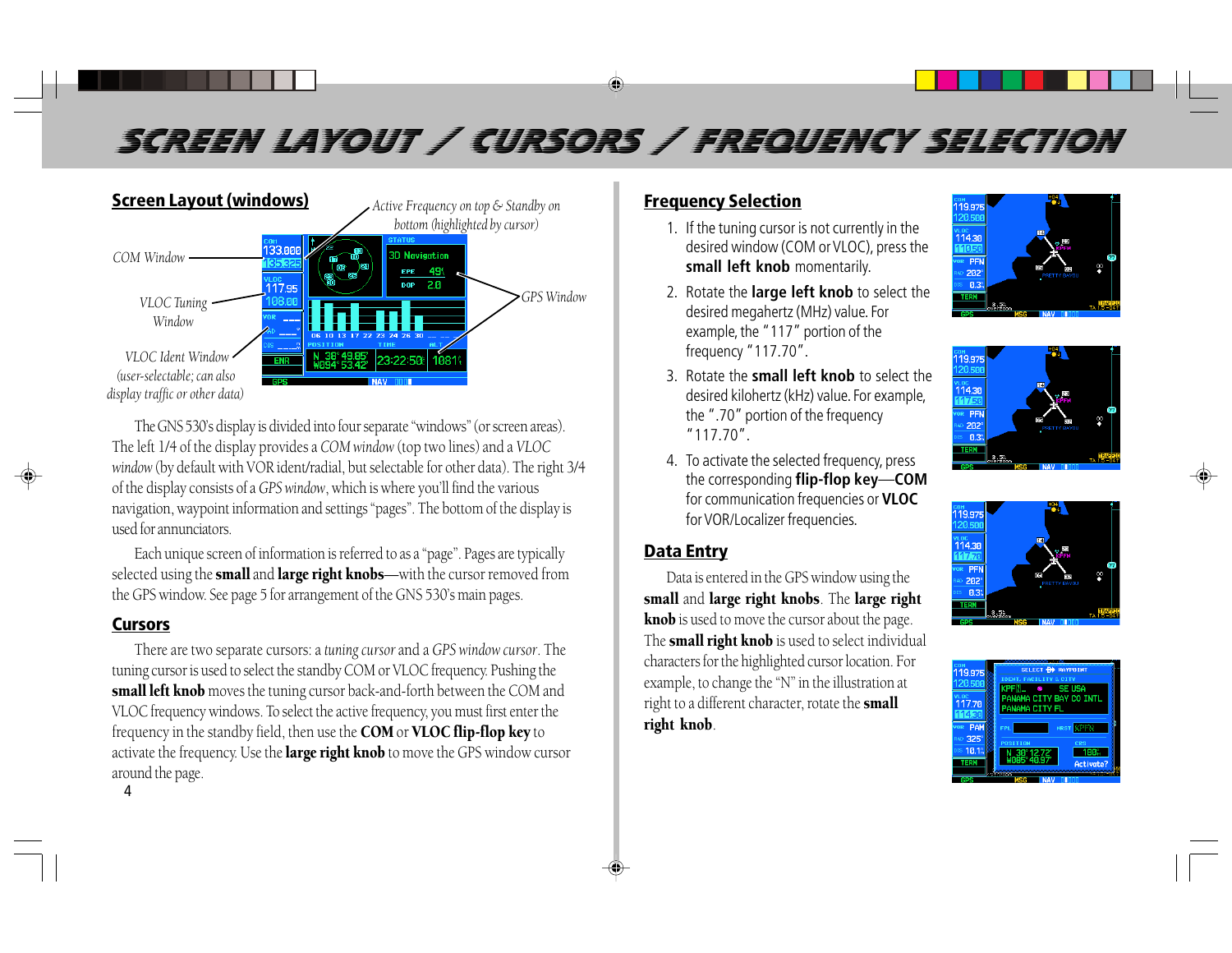# PACE SELECTION



Selection of any main page is performed using the large and small right knobs. When the *GPS window cursor* is off, the large right knob selects the page group: NAV, WPT, AUX or NRST. The small right knob selects the desired page within a group. To quickly select the Default NAV Page, press and hold CLR.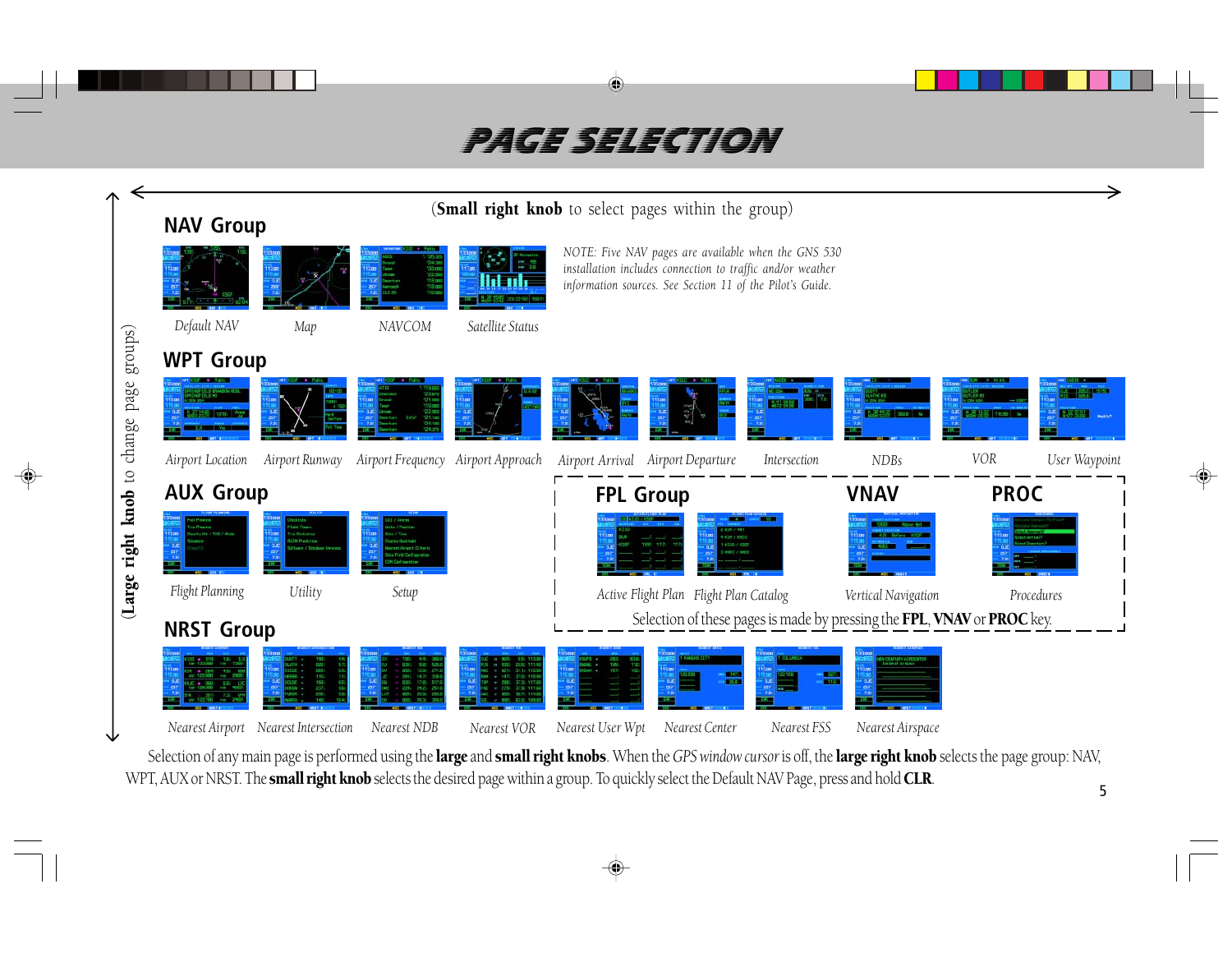# DIRECT-TO NAVICATION

# **To Select a Direct-To Destination**

- 1. Press the **direct-to key**. A Select Direct To Waypoint Page will appear, with the waypoint identifier field highlighted.
- 2. Use the **small** and **large right knobs** to enter the identifier of the desireddestination waypoint.
- 3. Press **ENT** to confirm the selectedwaypoint, and **ENT** to activate the direct-to function.

# **To Select a Direct-To Destination from the Map Page**

- 1. Select the Map Page from the main page group. (See page 5.)
- 2. Press the **small right knob** to display a panning pointer.
- 3. Rotate the **small** and **large right knobs** to place the panning pointer at the desired destination location.

19.975

<sub>и дос</sub><br>117.70<br>114.80

PAM

325 10.1 **14 CITY BAY CO INTL** 

**NAMA PTTV EI** 

- 4. If the panning pointer is placed on an existing airport, navaid or user waypoint, the waypoint name will be highlighted. Press the **direct-to key**, then **ENT** (twice) to navigate to the waypoint.
- 5. If the panning pointer is placed on an open location, press the **direct-to key**, then **ENT** (twice) to create a waypoint at the pointer location (named "+MAP") and navigate to it.

# **To Select a Direct-To Destination by Facility Name or City**

- 1. Press the **direct-to key**. A Select Direct To Waypoint Page will appear, with the waypoint identifier field highlighted.
- 2. Rotate the **large right knob** to highlight the facility name (second line) or the city (third line) field.

3. Use the **small** and **large right knobs** to enter the facility name or city location of the desired destination waypoint. As you spell the facility name or city, the GNS 530's Spell'N'Find feature will select the first entry in the database based upon the characters you have entered up to that point.



- 4. Continue rotating the **small right knob** to scroll through any additional database listings for the selected facility name or city. You can also scroll backwards with the **small right knob** if you scroll past the desired waypoint.
- 5. Press **ENT** to confirm the selected waypoint, and **ENT** again to activate the direct-to function.

### **To Select a Nearby Airport or a Flight Plan Waypoint as a Direct-To Destination**

- 1. Press the **direct-to key**. A Select Direct To Waypoint Page will appear, with the waypoint identifier field highlighted.
- 2. Rotate the **large right knob** to highlight the nearest airport (NRST) or flight plan (FPL) field.



- 3. Rotate the **small right knob** to display a window listing nearby airports or all waypoints in the active flight plan.
- 4. Continue rotating the **small right knob** to scroll through the list and highlight the desired waypoint.
- 5. Press **ENT** to confirm the selected waypoint, and **ENT** to activate the direct-to function.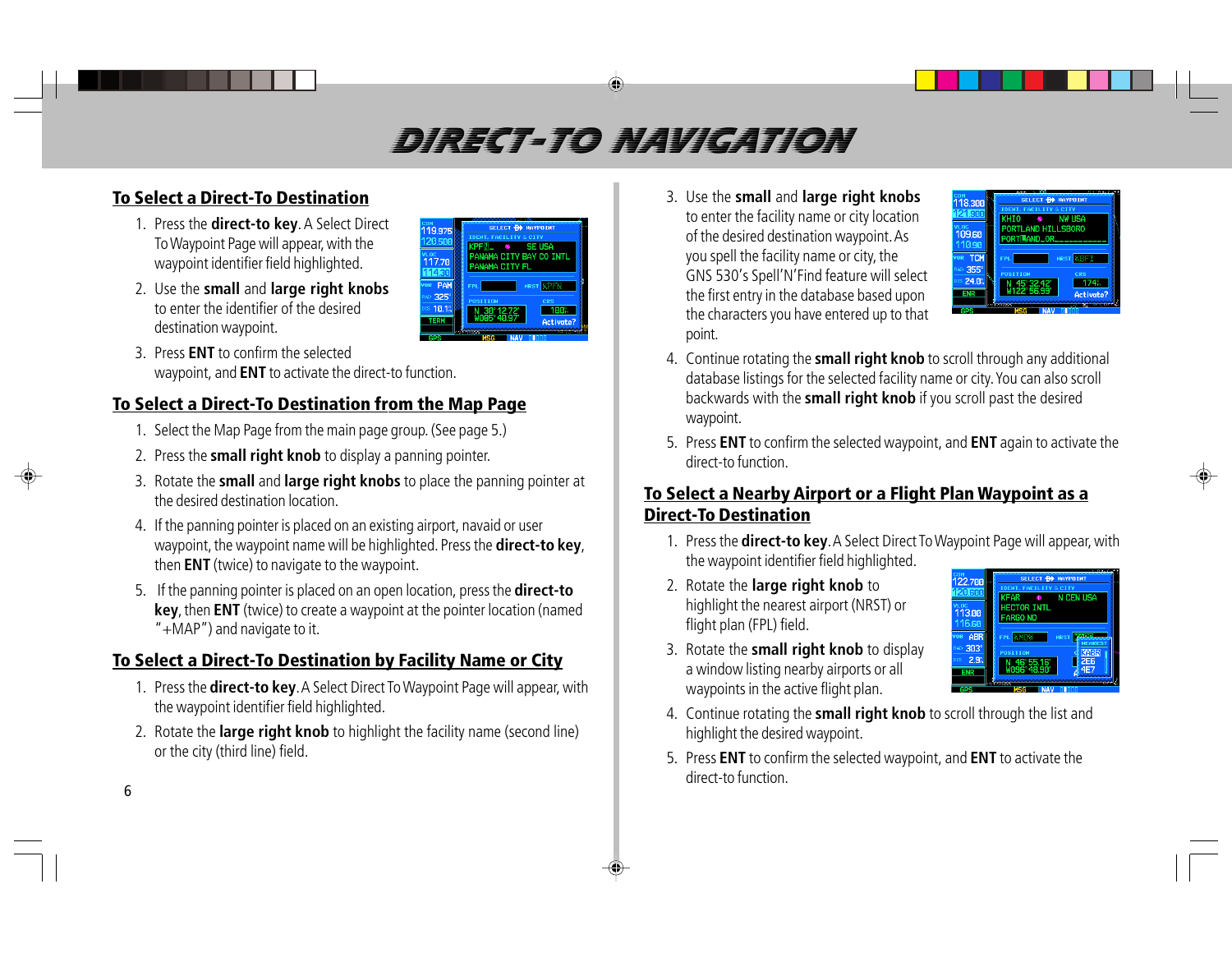# AIRPORT INFORMATION

#### **ViewingAirport Information**

- 1. From any page, press and hold **CLR** to display the Default NAV Page. (You may skip this step if you are already viewing any of the main GPS pages.)
- 2. Rotate the **large right knob** to select the WPT page group. "WPT" will appear in the lower right corner of the screen.

| COH<br>118.625                          | <b>KAWM</b><br>o Public<br>APT           |                                  |
|-----------------------------------------|------------------------------------------|----------------------------------|
| 123.051                                 | 17                                       | <b>RUNHAY</b><br>$17 - 35$       |
| <b>VLOC</b><br>113.00<br>117.50         | AWM<br>KAUM                              | <b>INFO</b><br>6000%<br>$x$ 100% |
| <b>GQE</b><br>VOR<br>$123^\circ$<br>RAD |                                          | <b>Hard</b><br><b>Surface</b>    |
| DIS 30.6%<br>ENR                        | 35<br>1.5%<br><b>ILWR</b><br><b>2000</b> | <b>Pilot Cntrl</b><br>123,050    |
| ape                                     | <b>WP</b><br>MSG                         |                                  |

- 3. Rotate the **small right knob** to select the desired WPT page. Airport information is displayed on the first six WPT pages: airport location, airport runway, airport frequency, airport approach, airport arrival and airport departure.
- 4. Press the **small right knob** to activate the cursor.
- 5. Use the **small** and **large right knobs** to enter the identifier of the desired airport.
- 6. Once the identifier is entered, the information for that airport will appear on the page. Press **ENT** to accept the selected identifier.
- 7. To view the other airport information pages, press the **small right knob** to remove the cursor, then rotate the **small right knob** to select the desired page.

# **Viewing Airport Information by Facility Name or City**

- 1. Select the Airport Location Page. (See page 5.)
- 2. Press the **small right knob** to activate the on-screen cursor.
- 3. Rotate the **large right knob** to highlight the facility name (second line) or the city (third line) field.



- 4. Use the **small** and **large right knobs** to enter the facility name or city location of the desired airport. As you spell the facility name or city, the GNS 530's Spell'N'Find feature will select the first entry in the database based upon the characters you have entered up to that point.
- 5. Once the name is entered, the information for that airport will appear on the page. Press **ENT** to accept the selected airport.
- 6. To view the other airport information pages, press the **small right knob** to remove the cursor, then rotate the **small right knob** to select the desired page.

### **Auto-Tuning a Frequency from a List**

The GNS 530's auto-tune feature allows you to quickly select any displayed database frequency as your standby frequency. With a minimum of keystrokes, any frequency listed on the Airport Frequency Page can be transferred to the standby field of the COM or VLOC window.

- 1. Select the Airport Frequencies Page from the WPT page group. (See page 5.)
- 2. Press the **small right knob** to activate the cursor on the airport identifier field.
- 3. Use the **small** and **large right knobs** to enter the identifier of the desired airport. Press **ENT** when finished.
- 4. Rotate the **large right knob** to highlight the desired frequency.
- 5. Press **ENT** to place the highlighted frequency in the standby field of the COM or VLOC window (as appropriate).
- 6. To activate the selected frequency, press the **COM** or **VLOC flip-flop key** (as appropriate).

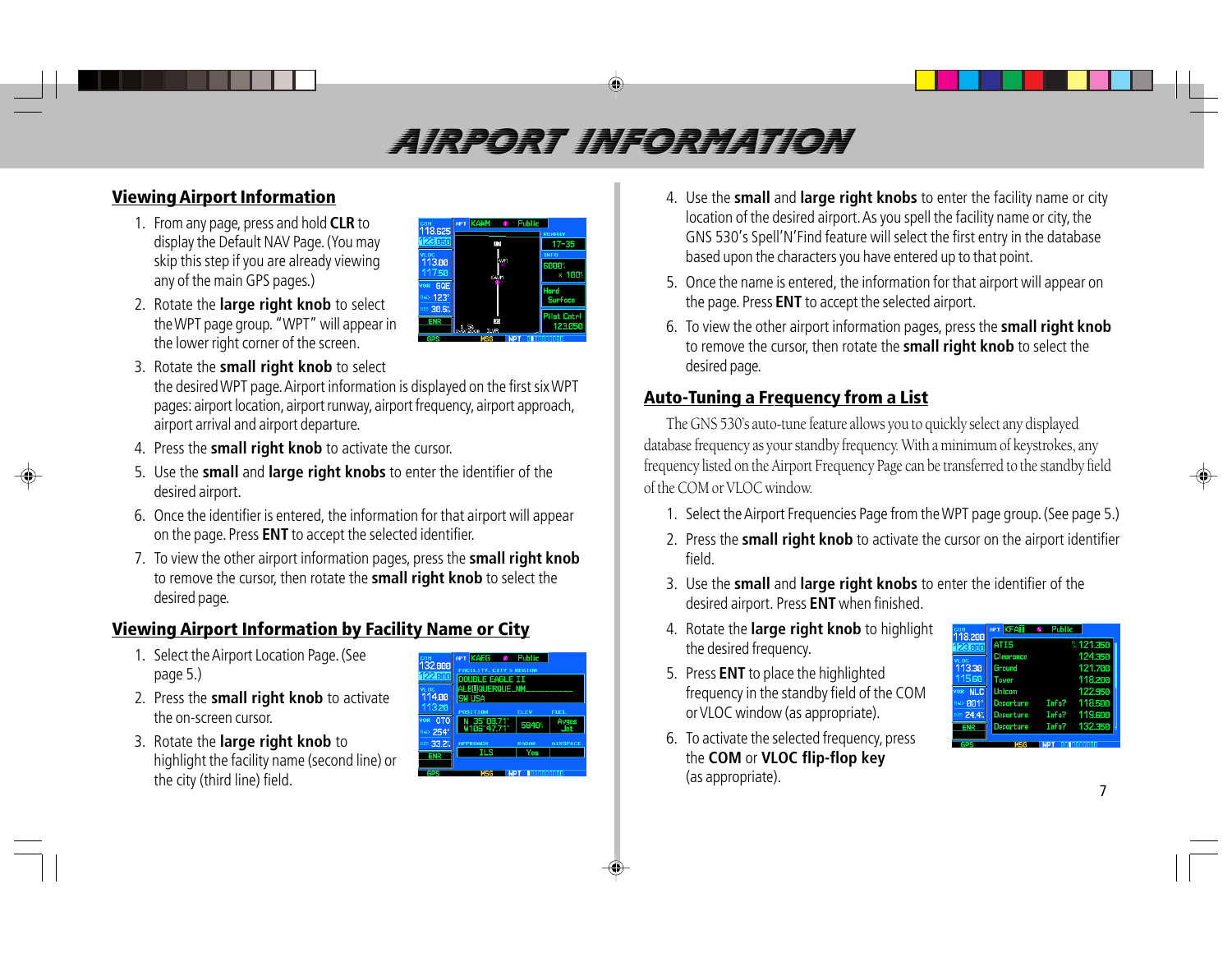# DEFAULT NAV PACE



The following symbols are used —directly above the graphic CDI—to depict the "active leg" of a flight plan or direct-to:

- *Course to a Waypoint, or Desired Course between Two Waypoints*
- *Direct-To a Waypoint VTF Vectors-To-Final*
- 
- 
- *Left Procedure Turn Right Procedure Turn*
- *DME Arc to the left* **DME** Arc to the right ◡≁
- *Left-Hand Holding Pattern Right-Hand Holding Pattern*
- 

# **To Quickly Display the Default NAV Page**

1. From any page, press and hold **CLR** for approximately two seconds.

## **To Select a Different Data Item for any Data Field**

- 1. With the Default NAV Page displayed, press the **MENU** key to display an options menu.
- 2. Rotate the **large right knob** to highlight the "Change Fields?" option, and press **ENT** to select this option.
- 3. Use the **large right knob** to highlight the data field you wish to change.
- 4. Rotate the **small right knob** to display a list of available data items. Continuerotating the **small right knob** to select the desired data item from the list.
- 5. Press **ENT** to select the desired data itemand return to the Default NAV Page.
- 6. Press the **small right knob** to remove the cursor from the page.





| 118.188     |            | TVPF              |  |
|-------------|------------|-------------------|--|
| 33.15       | nts        | $-$ Distance      |  |
|             | <b>DTK</b> | - Desired Track   |  |
| $n$ oc      | <b>FSA</b> | - Enrte Sofe Alt  |  |
| 115.00      | ETA        | - Est Time Arvl   |  |
| 110.80      | ETE        | - Est Time Enrte  |  |
|             | GS I       | - Ground Speed    |  |
| CL T        | <b>MSA</b> | - Min Safe Alt    |  |
| <b>048°</b> | <b>TKE</b> | - Track Ang Err   |  |
| 3.1%        | <b>TRK</b> | $-$ Track         |  |
|             | <b>VSR</b> | - Vert Spd Read   |  |
| TERR        | <b>XTK</b> | - Cross Track Err |  |
|             |            |                   |  |
|             |            |                   |  |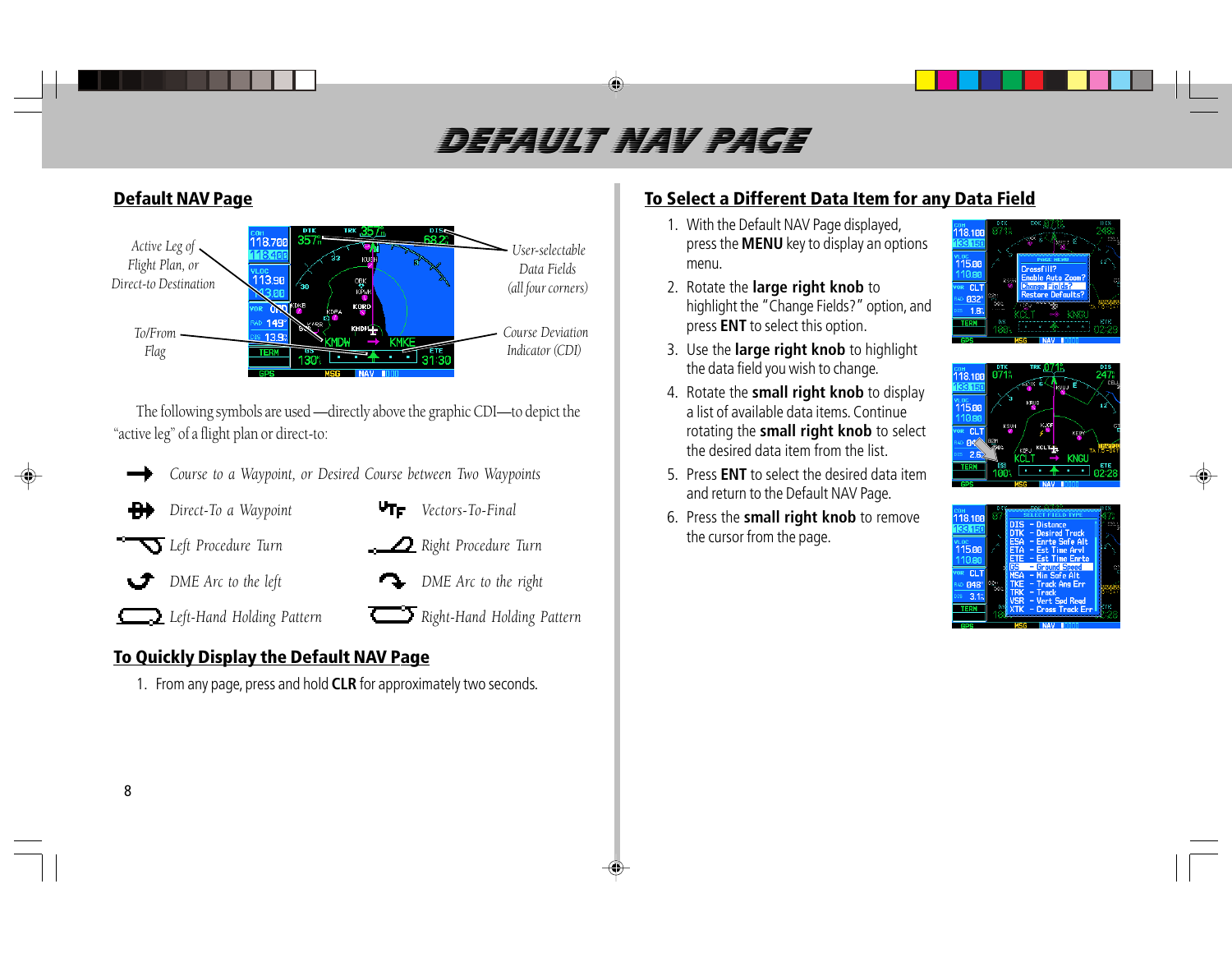# MAP PACE



The following symbols are used to depict the various airports and navaids on the Map Page:

- *Airport with Hard surface runway(s); Primary runway shown* O
- *Airport with Soft surface runway(s) only* ∩

|    | $E$ Private Airfield | $\mathbf{A}$ | Intersection         |
|----|----------------------|--------------|----------------------|
| O. | VOR.                 | ÷.           | VORTAC               |
| М  | VOR/DME              | ़            | TACAN                |
| o  | DME.                 |              | $\blacksquare$ NDB   |
| Θ  | Localizer            | <b>CD</b> 2  | Locator Outer Marker |

#### **To Select a Map Scale**

- 1. Press the up arrow side of the **RNG** key to zoom out to a larger map area.
- 2. Press the down arrow side of the **RNG** key to zoom in to a smaller map area and more detail.

### **To Quickly Declutter the Map Display**

1. Press the **CLR** key momentarily (as often as needed) to select the desired amount of map detail. The declutter level will appear adjacent to the map scale.



#### **To Turn the Data Fields On Along the Right-hand Side of the Map Page KMKE**

1. With the Map Page displayed, press **MENU** to display an options menu.



- 2. Rotate the **large right knob** to highlight "Data Fields On?", then press **ENT**. 3. To return to a full-screen map display,
- follow steps 1 and 2, but instead select "Data Fields Off?" from the options menu.

#### **To Select a Different Data Item for any Data Field along the Right-hand Side of the Map Page**

- 1. With the Map Page displayed, press the **MENU** key to display an options menu.
- 2. Rotate the **large right knob** to highlight the "Change Fields?" option, and press **ENT** to select this option.
- 3. Use the **large right knob** to highlight the data field you wish to change.
- 4. Rotate the **small right knob** to display a list of available data items. Continue rotating the **small right knob** to select the desired data item from the list.
- 5. Press **ENT** to select the desired data item and return to the Map Page.
- 6. Press the **small right knob** to remove the cursor from the page.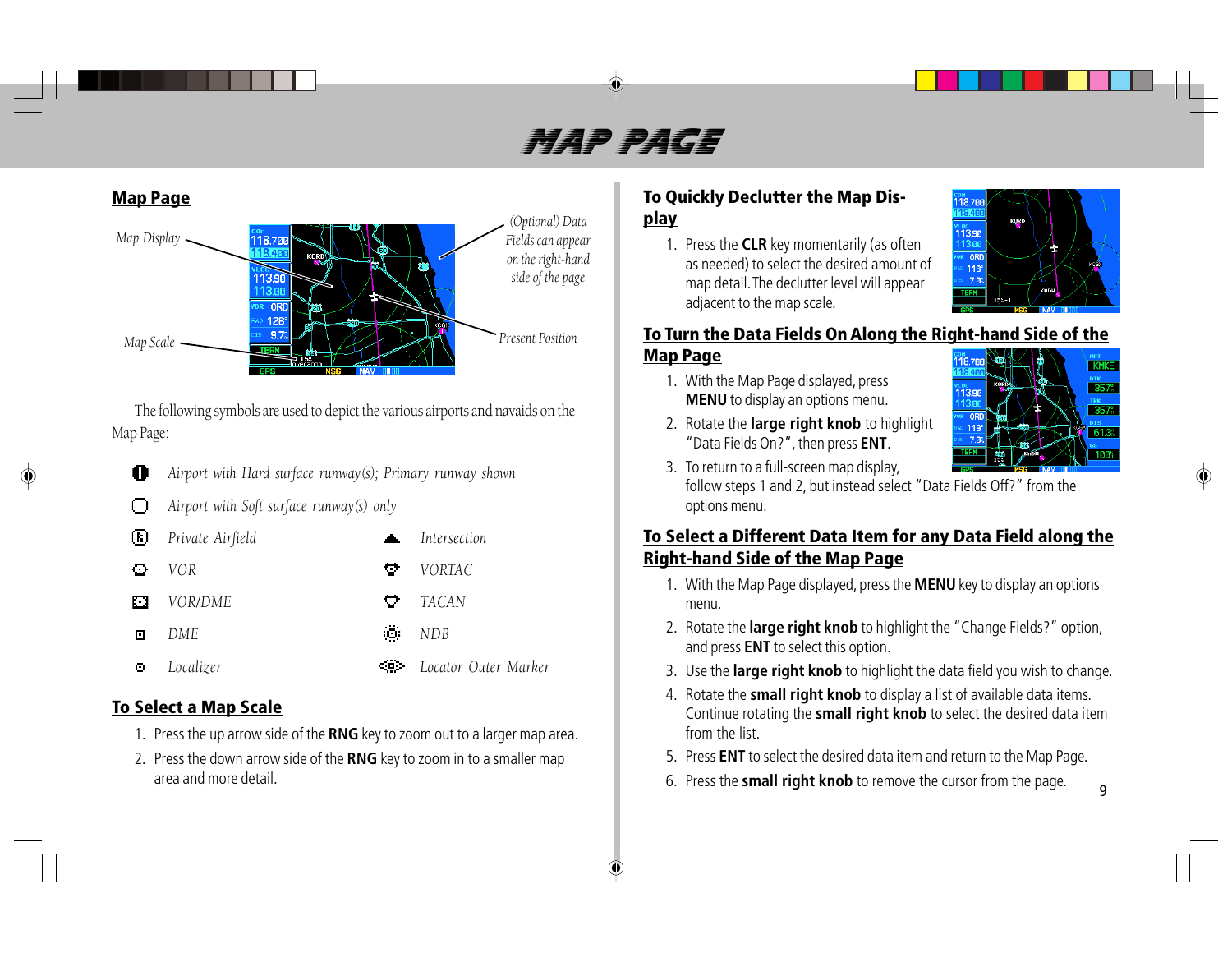# NAVCOM PAGE / ANNUNCIATORS & MESSAGES



The NAVCOM Page provides a list of the airport communication and navigation frequencies at your departure, enroute and arrival airports.

#### **To Select a Frequency List for a Departure, Enroute or Arrival Airport**

- 1. Press the **small right knob** to activate the cursor.
- 2. Rotate the **large right knob** to place the cursor on the airport identifier field (top line on the NAVCOM Page).
- 3. Rotate the **small right knob** to select the desired airport and press **ENT**.

### **To Scroll Through the List of Frequencies**

- 1. Activate the cursor, if not already active, by pressing the **small right knob**.
- 2. Rotate the **large right knob** to move the cursor through the list of frequencies. If there are more frequencies in the list than can be displayed on the screen, a scroll bar along the right-hand side of the screen will indicate which part of the list is currently being displayed.

### **Auto-Tuning a Frequency from the NAVCOM Page**

- 1. Highlight the desired frequency by scrolling through the list of frequencies, as described in the previous procedure.
- 2. To place a frequency in the standby field of the COM or VLOC window, highlight the desired frequency and press **ENT**.

#### **Bottom Row Annunciators and Messages**



 *CDI/RAIM Mode: Approach (APR), Terminal (TERM), Enroute (ENR) or "0.30" (for VOR or localizer-based approaches)*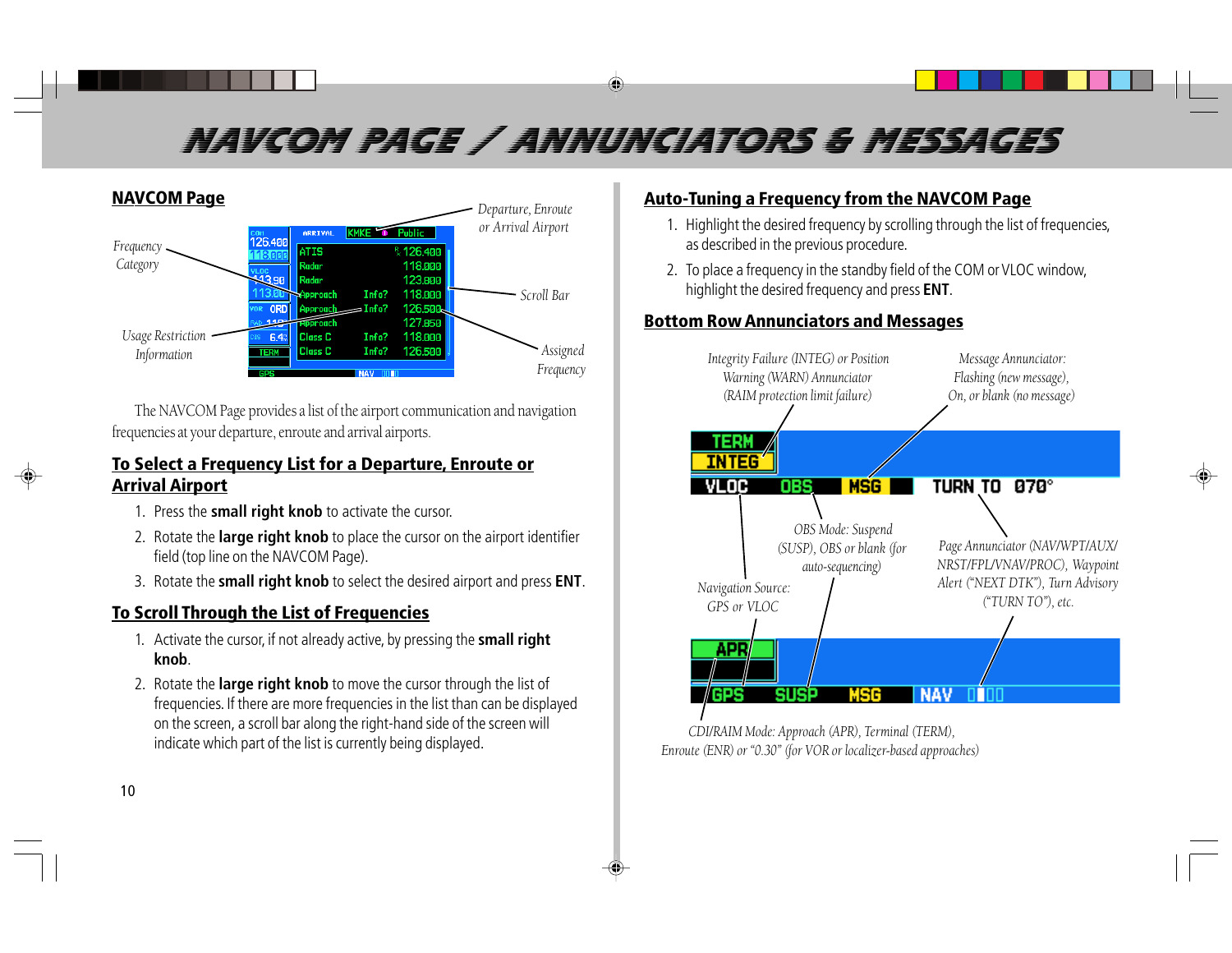# NEAREST AIRPORTS

### **To View a List of the Nearest Airports**

1. From any page, press and hold **CLR** to select the Default NAV Page. (You may skip this step if you are already viewing any of the main pages.)

լ.<sub>oc</sub><br>112.5E

334 20.5

**ENR** 

OLLIMBUS OH

11250

334 285 7.4%

12.8

- 2. Rotate the **large right knob** to select the NRST page group. "NRST" will appear in the lower right corner of the screen.
- 3. If necessary, rotate the **small right knob** to select the Nearest Airport Page.

### **To Scroll Through the List of Nearest Airports**

- 1. Press the **small right knob** to activate the cursor.
- 2. Rotate the **large right knob** to scroll through the list. The scroll bar along the right-hand side of the page will indicate which part of the list is currently being viewed.
- 3. To remove the flashing cursor, press the **small right knob**.

### **ToView Additional Information for a Nearby Airport**

- 1. Highlight the identifier of the desired airport by scrolling through the list, as described in the procedure above.
- 2. Press **ENT** to display the Airport Location Page for the selected airport.
- 3. To view additional WPT pages for the selected airport (including the Airport Runway and Airport Frequency Pages)

press the **small right knob** to remove the flashing cursor. Rotate the **small right knob** to display the additional WPT pages. When finished, press the **small right knob** to return the flashing cursor to the screen. 4. To return to the Nearest Airport Page, verify that "Done?" is highlighted by the flashing cursor and press **ENT** (or press **CLR**).

#### **To Select a Nearby Airport as a Direct-To Destination**

- 1. Press the **direct-to** key. The select direct-to waypoint page will appear, with the waypoint identifier field highlighted.
- 2. Rotate the **large right knob** to highlight the nearest airport (NRST) field.
- 3. Rotate the **small right knob** to display a window showing up to nine nearby airports.



- 4. Continue rotating the **small right knob** to scroll through the list and highlight the desired airport.
- 5. Press **ENT** to confirm the selected airport, and press **ENT** a second time (with "Activate?" highlighted) to begin navigating to the selected waypoint.

#### **To Quickly Tune and Activate the 121.500 Emergency Channel**

1. Press and hold the **COM flip-flop key** for approximately two seconds.

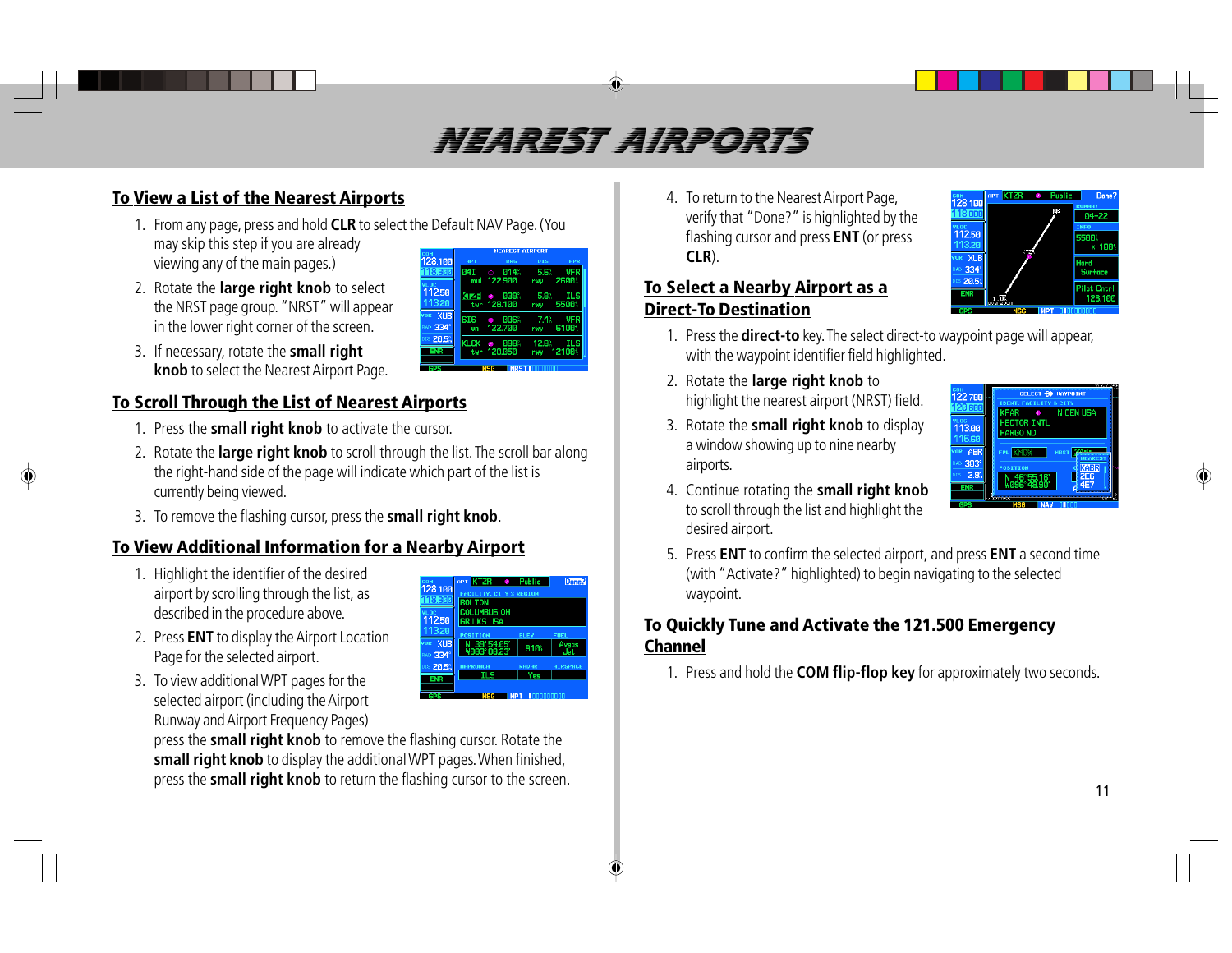# FLICHT PLANS

# **To Create a New Flight Plan**

- 1. Press **FPL** and rotate the **small right knob** to display the Flight Plan Catalog.
- 2. Press **MENU** to display the Flight Plan Catalog Options.
- 3. Rotate the **large right knob** to highlight "Create New Flight Plan?" and press **ENT**.
- 4. A blank flight plan page will appear for the first empty storage location. Use the **small** and **large right knobs** to enter the identifier of the departure waypoint and press **ENT**.
- 5. Repeat step #4 above to enter the identifier for each additional flight plan waypoint.
- 6. Once all waypoints have been entered, press the **small right knob** to return to the Flight Plan Catalog.

127.250 ւօշ<br>116.00  $12.20$ **R** LAL 846

49.3

### **To Navigate a Flight Plan**

- 1. Press **FPL** and rotate the **small right knob** to display the Flight Plan Catalog.
- 2. Press the **small right knob** to activate the cursor.
- 3. Rotate the **large right knob** to highlight the desired flight plan and press **MENU** to display the Flight Plan Catalog Options.
- 4. Rotate the **large right knob** to highlight "Activate Flight Plan?" and press **ENT**.





Delete All Flight Plans?

Sort List By Number'

### **To Stop Navigating a Flight Plan**

- 1. Press **FPL**. The Active Flight Plan Page will appear.
- 2. Press **MENU** to display the Active Flight Plan Options.
- 3. Rotate the **large right knob** to highlight "Delete Flight Plan?" and press **ENT**.
- 4. Press **ENT** again to confirm.

### **To Edit a Flight Plan**

- 1. Press **FPL** and rotate the **small right knob** to display the Flight Plan Catalog.
- 2. Press the **small right knob** to activate the cursor.
- 3. Rotate the **large right knob** to highlight the desired flight plan and press **ENT**.
- 4. To add a waypoint to the flight plan: Rotate the **large right knob** to select the point where you wish to add the new waypoint. (If an existing waypoint is highlighted, the new waypoint will be placed directly in front of this waypoint.) Use the **small** and **large right knobs** to enter the identifier of the new waypoint and press **ENT**.
- 5. To delete a waypoint from the flight plan: Rotate the **large right knob** to select the waypoint you wish to delete and press **CLR** to display a "remove waypoint" confirmation window. With "Yes?" highlighted, press **ENT** to remove the waypoint.
- 6. Once all changes have been made, press the **small right knob** to return to the Flight Plan Catalog.



12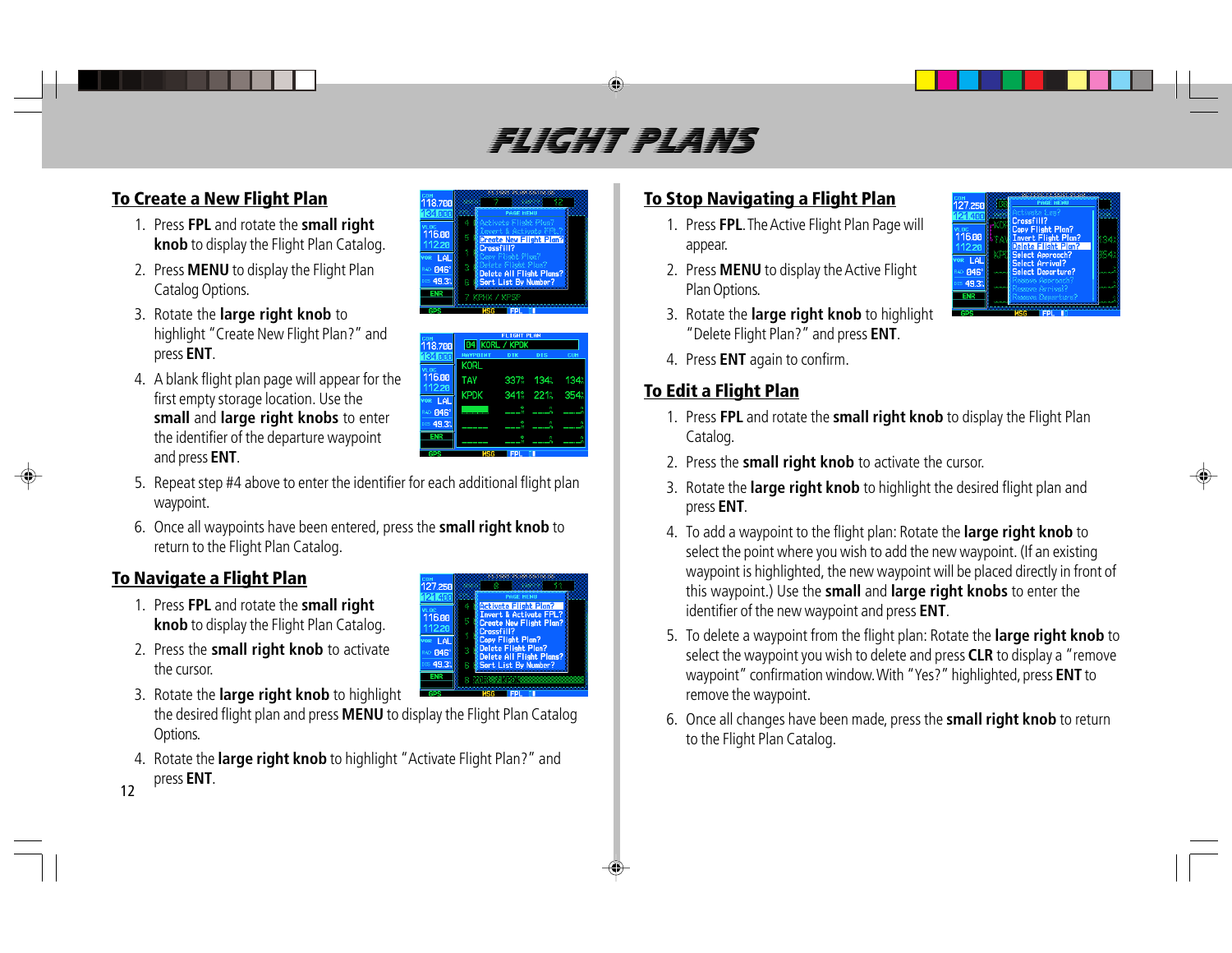# APPROACHES

### **SelectingApproaches**

In order to select an approach, you must first have an active direct-to or flight plan which terminates at an airport with a published approach.

- 1. Press the **PROC** key to display the Procedures Page.
- 2. Rotate the **large right knob** to highlight "Select Approach?" and press **ENT**.
- 3. A window will appear listing the available procedures. Rotate the **large right knob** to highlight the desired procedure and press **ENT**.
- 4. A second window will appear listing the available transitions. Rotate the **large right knob** to highlight the desired transition waypoint and press **ENT**. (The approach "Vectors" option assumes you will receive vectors to the final coursesegment of the approach and will provide navigation guidance relative to the final approach course.)
- 5. Rotate the **large right knob** to highlight "Load?" or "Activate?" and press **ENT**. ("Load?" will add the procedure to the flight plan without immediately using it for navigation guidance. This allows you to continue navigating the original flight plan, but keeps the procedure available on the Active Flight Plan Page for quick activation when needed. "Activate?" overrides the "enroute" portion of the active flight plan, proceeding directly to the "approach" portion.)







6. For precision approaches and some nonprecision approaches, a reminder window will appear indicating that GPS guidance on such approaches is strictly for monitoring only—use the VLOC receiver and external CDI (or HSI) for primary navigation. To confirm this reminder, highlight "Yes?" and press **ENT**.



Not all approaches in the database are approved for GPS use. As you select an approach, a "GPS" designation to the right of the procedure name indicates the procedure can be flown using the GPS receiver. *Some procedures will not have this designation, meaning the GPS receiver may be used for supplemental navigation guidance only. If the GPS receiver cannot be used for primary guidance, you must use the appropriate receiver for the selected approach (e.g., VOR or NDB).* The final course segment of ILS approaches, for example, must be flown by tuning the VLOC receiver to the proper frequency and coupling the VLOC receiver to the external CDI (or HSI).

A selected approach may be *activated* or *loaded*. Loading the approach adds the procedure to the flight plan without immediately using it for navigation guidance. You can continue navigating the original flight plan, but the procedure is available for quick activation when needed. Activating the approach overrides the "enroute" portion of the active flight plan, proceeding directly to the "approach" portion. Activating the approach also initiates automatic CDI scaling transition as the approach progresses.

In many cases, it may be easiest to "Load" the full approach while still some distance away, enroute to the destination airport. Later, if vectored to final, use the following steps to select "Activate Vector-To-Final"—which makes the inbound course to the FAF waypoint active. Otherwise, activate the full approach using the "Activate Approach?" option.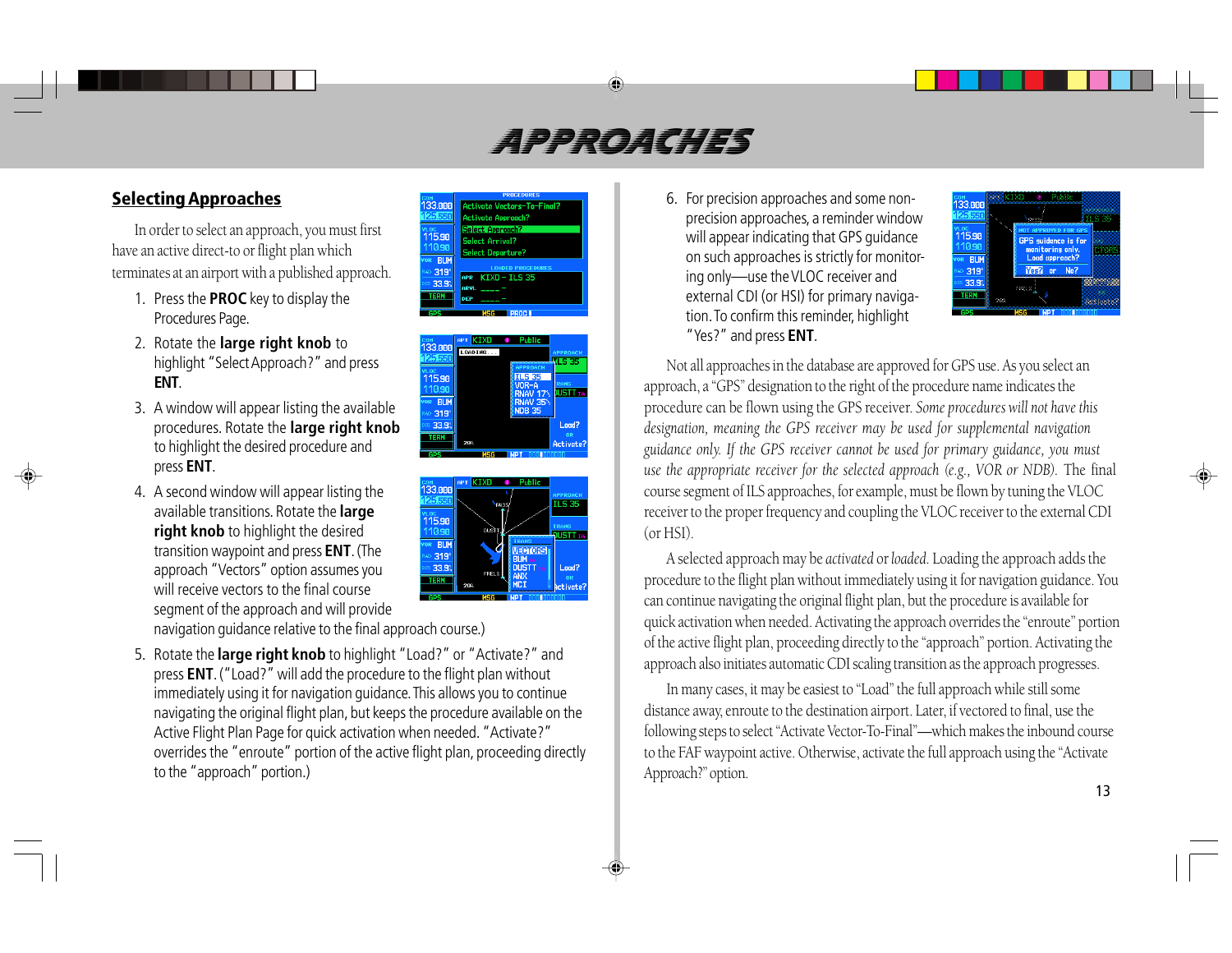# ABBRE FEHR

### **Activating an Approach**

- 1. With an approach loaded in the active flight plan, press the **PROC** key to display the Procedures Page.
- 2. Rotate the **large right knob** to highlight "Activate Approach?".
- 3. Press **ENT**.

#### **Activating an Approach with Vectors-to-Final**

The "Activate Vectors-To-Final?" option allows you to activate the final course segment of the approach. This option assumes you will receive vectors to the final approach fix (FAF) and guides you to intercept the final course, before reaching the FAF.

- 1. With an approach loaded in the active flight plan, press the **PROC** key to display the Procedures Page.
- 2. Rotate the **large right knob** to highlight "Activate Vectors-To-Final?".
- 3. Press **ENT**.



ekinaka Annoaaeh5 Select Approach?

Select Arrival?

Select Departure?

APR KIXD-ILS 35

 $33$  anal

<sup>LOC</sup><br>| 15.90

10.90

**BUM** 319

33.9

Due to the variety of available approach procedures, the specific steps required will vary according to the approach selected. Keep the following guidelines in mind while flying the approach:

- The GNS 530 is designed to complement your printed approach plates and vastly improve situational awareness throughout the approach. However, you must always fly an approach as it appears on the approach plate
- You will typically select the destination airport as the last waypoint in the active flight plan or using the **direct-to key**. Doing so ensures that the desired waypoint will automatically appear when choosing the "Select Approach?" option for the Procedures Page. (Otherwise, you must first choose the airport, then the approach procedure.)
- When a localizer-based approach (such as an ILS) is loaded, the desired frequency is automatically placed in standby on the VLOC window. To activate the frequency, press the VLOC flip-flop key.
- If the VLOC receiver will be used for the approach, be sure to switch the external CDI (or HSI) to "VLOC" by pressing the CDI key. (VLOC will appear directly above the **CDI** key; see page 10.)
- An "ILS CDI Capture" setting provides automatic switching to "VLOC" as you intercept the final approach course. When the ILS approach is activated (and the correct frequency is active in the VLOC window), the GNS 530 will automatically switch within 1.2 nautical miles left or right of the approach course. This switch can take place anywhere from 2.0 to 15.0 nautical miles from the FAF. The switch occurs gradually to prevent abrupt CDI changes.
- As you progress to each waypoint, a waypoint alert message (e.g.,"NEXT DTK ###°") will appear in the lower right corner of the display. (See page 10.)
- When you should begin a course change (via a standard rate turn), turn advisories ("TURN TO ###°") will appear in the lower right corner of the display. (See page 10.)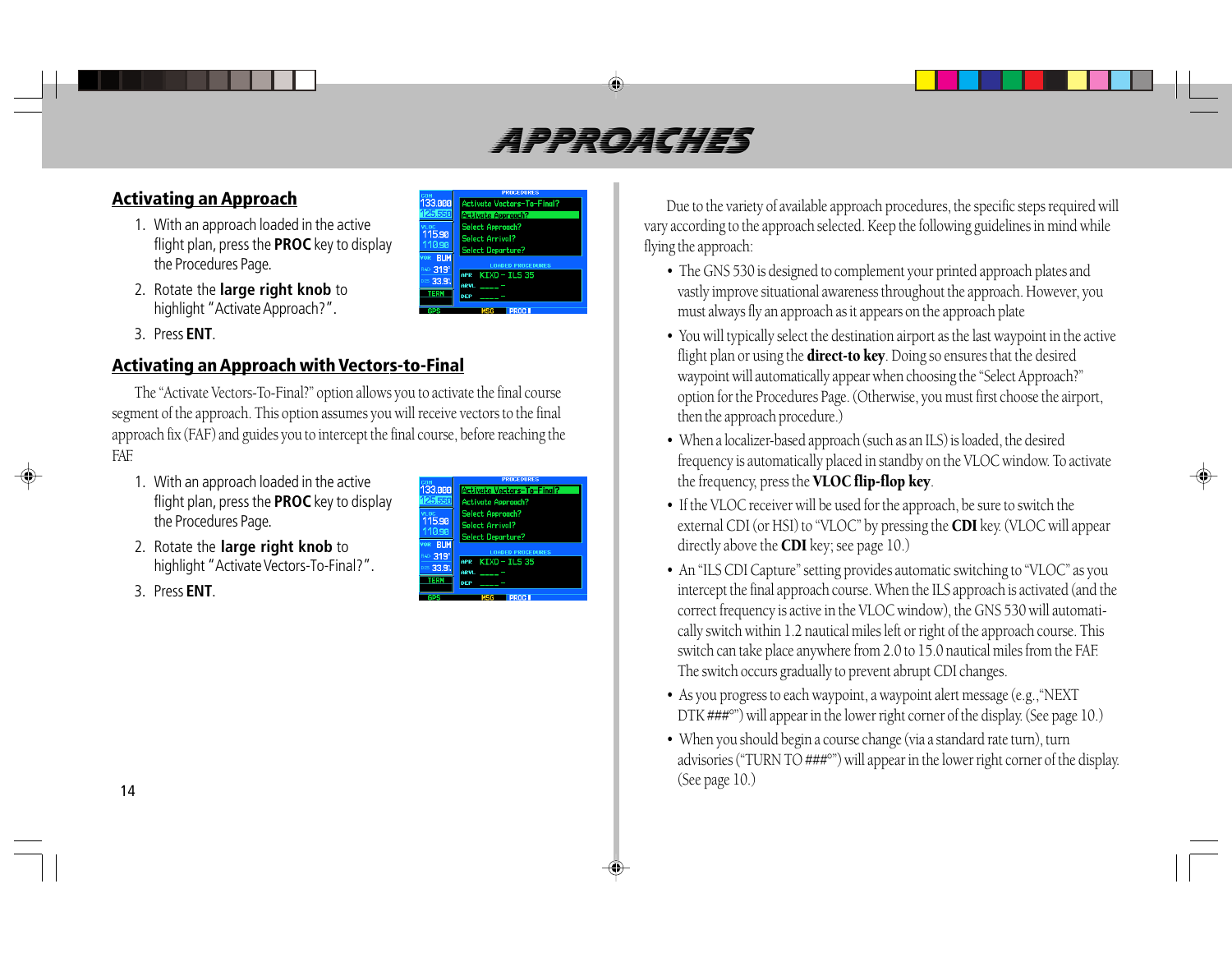# APPROVICHE

- For GPS-based approaches, receiver autonomous integrity monitoring (RAIM) will monitor satellite conditions and alert you—using an "INTEG" or "WARN" annunciation at the bottom left corner of the display (see page 10)—if protection limits cannot be maintained. If this occurs, the GPS receiver should not be used for primary navigation guidance. Revert to an alternate navigation source, such as the GNS 530's VOR/Localizer receiver, or select an alternate destination airport.
- Within 30 nautical miles of the destination airport, CDI scaling will transition from 5.0 nautical miles (enroute mode; or "ENR") to 1.0 nautical mile (terminal mode; or "TERM")—or when leaving the departure airport, from 1.0 nm to 5.0 nm. Within 2.0 nautical miles of the final approach fix, GPS-based approaches will see a second transition from 1.0 nautical mile to 0.3 nautical mile (approach mode; or "APR").
- A "START PROC TURN" prompt will appear in the lower right corner of the display to remind you to initiate a procedure turn (if you haven't already begun the procedure turn). The procedure turn is displayed on the Default NAV and Map pages, but guidance through the turn itself is not provided.
- Alerts for proper holding pattern entry (e.g., "HOLD DIRECT") are displayed in the lower right corner of the display. Waypoint sequencing is automatically suspended (indicated by "SUSP" directly above the OBS key) at the holding waypoint. Press the OBS key again to return to automatic waypoint sequencing. For course reversals, waypoint sequencing is suspended for one trip around the holding pattern only (after which it will return to automatic waypoint sequencing).
- The CDI will guide you through a DME arc. Just keep the needle centered as you fly along the arc. When using an autopilot, the course select on the CDI (or HSI) must be periodically updated with the desired track (DTK).

• As you cross the missed approach point (MAP), "SUSP" will appear above the OBS key, indicating that automatic sequencing of waypoint is suspended at the missed approach point, and a FROM indication will appear on the CDI (or HSI).



#### **Flying the Missed Approach**

- 1. After crossing the missed approach point, press the **OBS** key. The next waypoint in the approach is automatically offered as the destination waypoint.
- 2. Follow the missed approach procedures, as published on your approach plate, for proper climb and heading instructions.
- 3. An alert message in the lower right hand corner of the screen will recommend entry procedures for a holding pattern (i.e., "HOLD DIRECT", "HOLD PARALLEL", or "HOLD TEARDROP"). As you fly the holding pattern, a timer appears on the Default NAV Page. The timer automatically



resets on the outbound side of the hold when you are abeam the hold waypoint. The timer again resets as you turn inbound (within approximately 30° of the inbound course). This allows you to use standard timing (typically one minute) to fly the inbound and outbound legs of the hold.

4. The GNS 530 will provide course guidance only on the inbound side of the holding pattern. When leaving the holding pattern to re-fly the approach (or another approach) press the **PROC** key to "Select Approach?" or "Activate Approach?" as previously described. (Or, use the **direct-to** key to select another destination.)